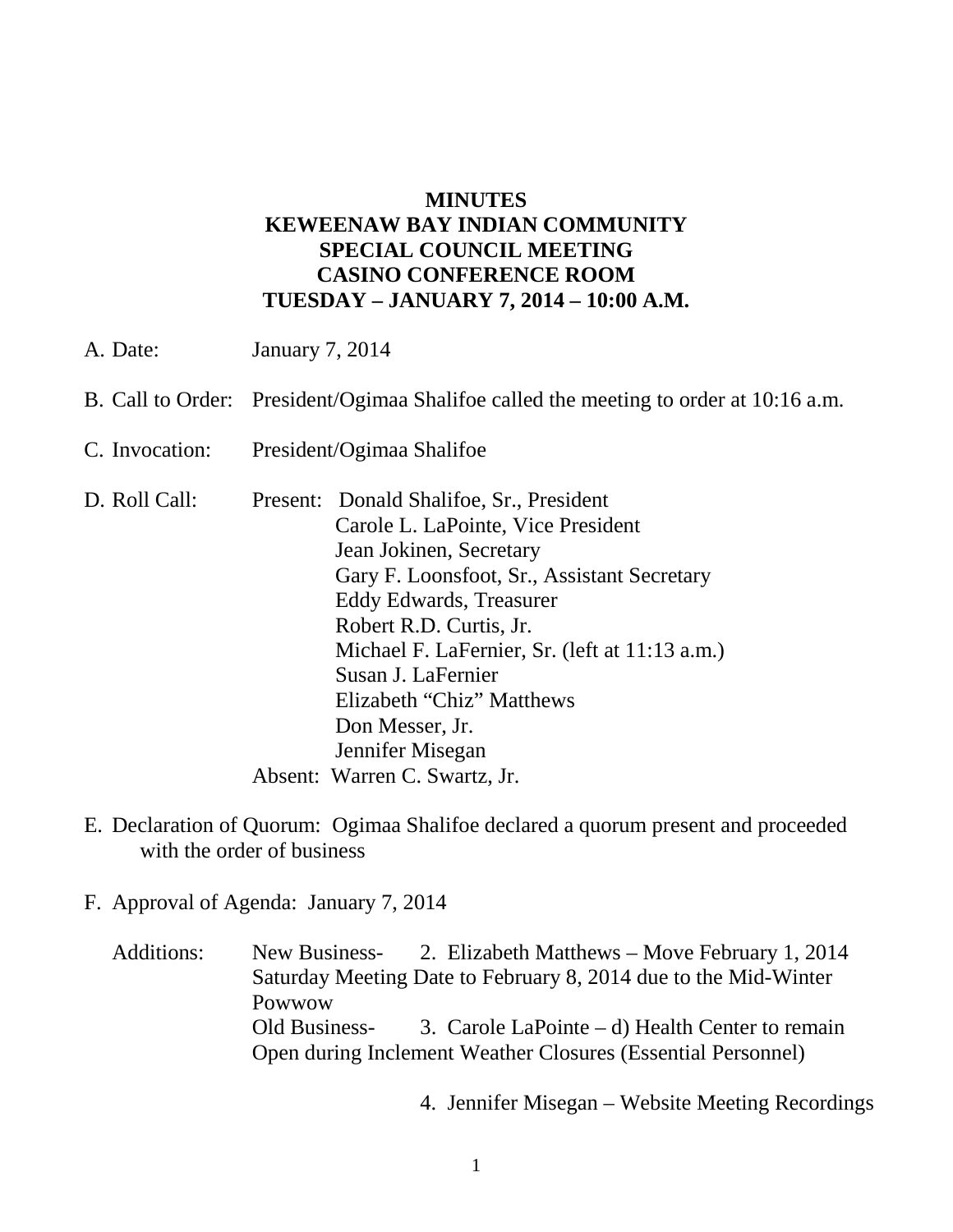Move: Old Business 2. to Closed Session 1. Francis LaPointe – Budget Review – Casino Goals and Government Departments (Open to KBIC Members)

**MOTION MADE BY EDDY EDWARDS TO APPROVE THE AGENDA WITH THE CHANGES. SUPPORTED BY GARY F. LOONSFOOT, SR. ELEVEN IN FAVOR (Donald Shalifoe, Sr., Carole L. LaPointe, Jean Jokinen, Gary F. Loonsfoot, Sr., Eddy Edwards, Robert R.D. Curtis, Jr., Michael F. LaFernier, Sr., Susan J. LaFernier, Elizabeth "Chiz" Matthews, Don Messer, Jr., Jennifer Misegan), OPPOSED - 0, ABSTAINING - 0, ONE ABSENT (Warren C. Swartz, Jr.), MOTION CARRIED.**

G. Old Business:

- 1. Jean Jokinen OHA Forensic Audit
	- a) Done and Complete and now an "Official Record of the Tribal Council"

**MOTION MADE BY JEAN JOKINEN TO COMPLETE THE FORENSIC AUDIT ON THE RECOMMENDATION OF THE AUDITING FIRM AND MAKE IT AN OFFICIAL RECORD OF THE TRIBAL COUNCIL. SUPPORTED BY GARY F. LOONSFOOT, SR. SEVEN IN FAVOR (Donald Shalifoe, Sr., Carole L. LaPointe, Jean Jokinen, Gary F. Loonsfoot, Sr., Eddy Edwards, Robert R.D. Curtis, Jr., Elizabeth "Chiz" Matthews), FOUR OPPOSED (Michael F. LaFernier, Sr., Susan J. LaFernier, Don Messer, Jr., Jennifer Misegan), ABSTAINING - 0, ONE ABSENT (Warren C. Swartz, Jr.), MOTION CARRIED.**

Mike LaFernier, Sr. stated his opposition the forensic audit is not completed.

- 2. Personnel Policy Amendments
	- a) Remove Health Center Employees from Health Board and Post Positions (2)

**MOTION MADE BY EDDY EDWARDS TO REMOVE THE HEALTH CENTER EMPLOYEES FROM THE HEALTH BOARD AND POST THOSE POSITIONS. SUPPORTED BY DON MESSER, JR. EIGHT IN FAVOR (Donald Shalifoe, Sr., Carole L. LaPointe, Jean Jokinen, Gary F. Loonsfoot, Sr., Eddy Edwards, Robert R.D. Curtis, Jr., Elizabeth "Chiz" Matthews, Don Messer, Jr.), THREE OPPOSED (Michael F. LaFernier, Sr., Susan J. LaFernier, Jennifer Misegan), ABSTAINING - 0, ONE ABSENT (Warren C. Swartz, Jr.), MOTION CARRIED.**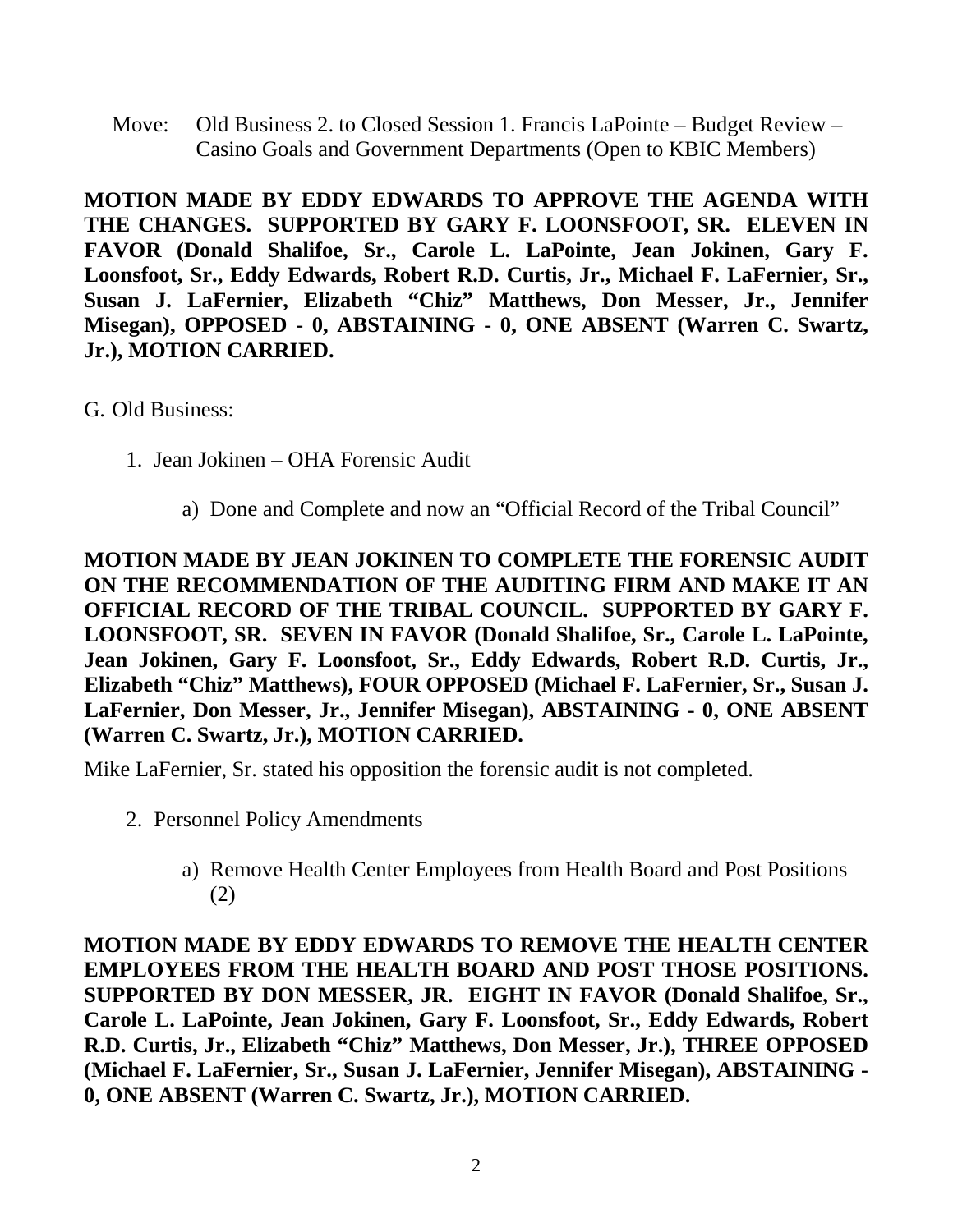Jennifer Misegan stated her opposition she would have liked to give the employees that were members of the Health Board an opportunity to know they were on the agenda and to voice their opinions on the matter.

Susan LaFernier stated her opposition she believe the one employee that was appointed was the only applicant at the time and they both have served very well on the Health Board.

- b) Hiring/Grievance Committee
	- i. Eliminate Committee and Transfer "Authority to Hire" to Department Heads/Program Directors with Consent of President
	- ii. Program Directors/Department Heads to be Hired by President

**MOTION MADE BY EDDY EDWARDS TO ELIMINATE THE HIRING/GRIEVANCE COMMITTEE AND TRANSFER THE AUTHORITY TO THE DEPARTMENT HEADS/PROGRAM DIRECTORS WITH THE CONSENT OF THE TRIBAL PRESIDENT AND THAT THE DEPARTMENT HEADS/PROGRAM DIRECTORS ARE HIRED BY THE TRIBAL PRESIDENT. SUPPORTED BY ELIZABETH "CHIZ" MATTHEWS. EIGHT IN FAVOR (Donald Shalifoe, Sr., Carole L. LaPointe, Jean Jokinen, Gary F. Loonsfoot, Sr., Eddy Edwards, Robert R.D. Curtis, Jr., Elizabeth "Chiz" Matthews, Don Messer, Jr.), THREE OPPOSED (Michael F. LaFernier, Sr., Susan J. LaFernier, Jennifer Misegan), ABSTAINING - 0, ONE ABSENT (Warren C. Swartz, Jr.), MOTION CARRIED.**

c) Appeal Process at Enterprises

- i. Employee Appeals shall be limited to Managers and Treasurer
- ii. Treasurer shall have final say on all Appeals of Enterprise Employees (excluding Managers)

MOTION MADE BY JENNIFER MISEGAN THAT ALL ENTERPRISE EMPLOYEE APPEALS WILL HAVE A FINAL DECISION AT THE GENERAL MANAGER EXCEPT THE MANAGERS. SUPPORTED BY EDDY EDWARDS.

Eddy Edwards withdrew his support.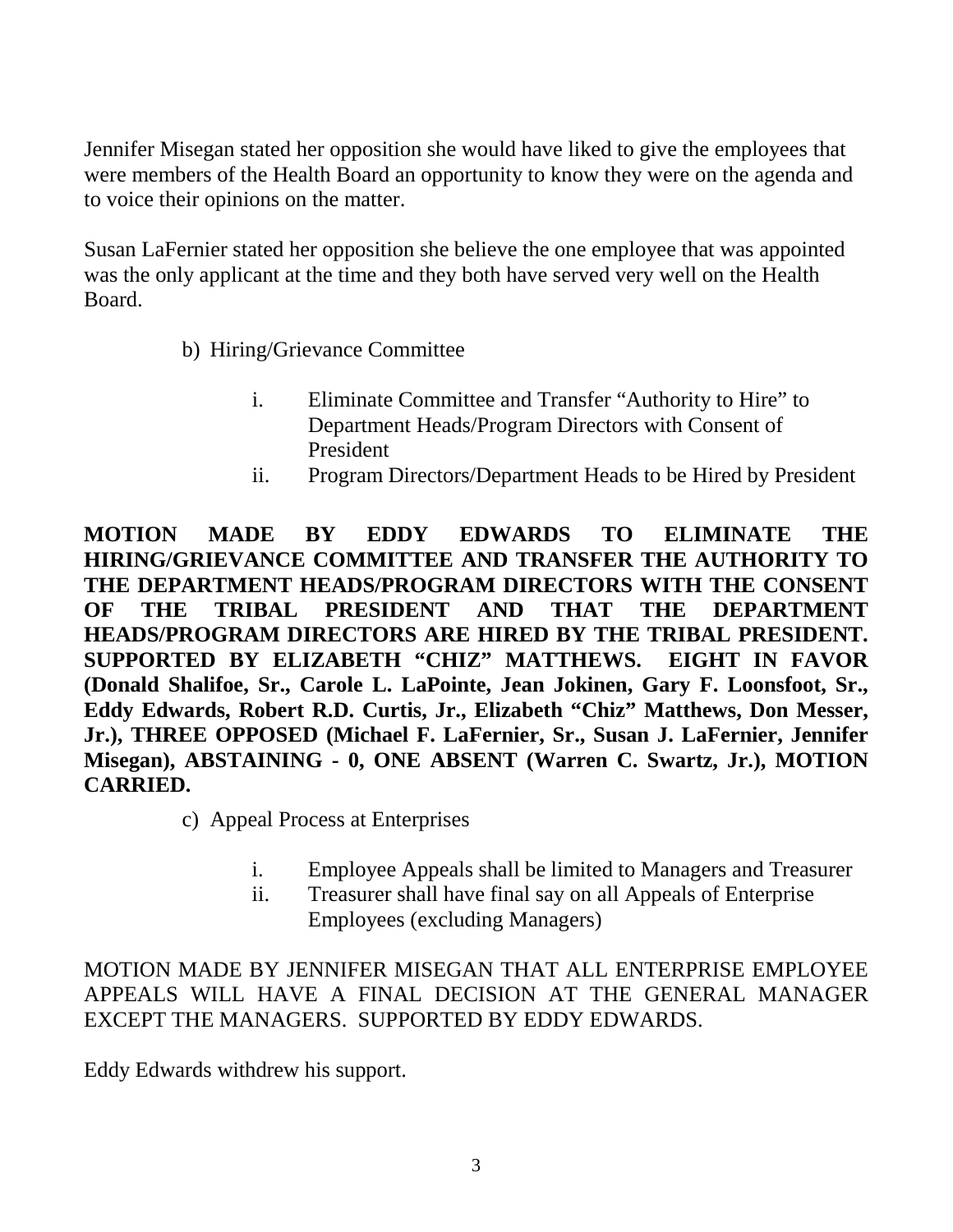**MOTION MADE BY JENNIFER MISEGAN THAT ALL ENTERPRISE EMPLOYEE APPEALS WILL HAVE A FINAL DECISION AT THE GENERAL MANAGER EXCEPT THE MANAGERS. SUPPORTED BY MICHAEL F. LAFERNIER, SR. NINE IN FAVOR (Donald Shalifoe, Sr., Carole L. LaPointe, Jean Jokinen, Robert R.D. Curtis, Jr., Michael F. LaFernier, Sr., Susan J. LaFernier, Elizabeth "Chiz" Matthews, Don Messer, Jr., Jennifer Misegan), TWO OPPOSED (Gary F. Loonsfoot, Sr., Eddy Edwards), ABSTAINING - 0, ONE ABSENT (Warren C. Swartz, Jr.), MOTION CARRIED.**

> d) Carole LaPointe, Health Director - Health Center to remain Open during Inclement Weather Closures (Essential Personnel)

MOTION MADE BY EDDY EDWARDS TO AUTHORIZE THE HEALTH CENTER DIRECTOR TO HAVE THE CLINIC REMAIN OPEN FOR ESSENTIAL SERVICES AT HER DISCRETION DURING WEATHER CLOSURES.

**A FRIENDLY AMENDMENT MADE BY GARY F. LOONSFOOT, SR. THAT NO DISCIPLINARY ACTION BE GIVEN TO THE EMPLOYEES IF THEY CANNOT COME IN UNTIL THE POLICY IS OFFICIALLY CHANGED. SUPPORTED BY DON MESSER, JR. TEN IN FAVOR (Donald Shalifoe, Sr., Carole L. LaPointe, Jean Jokinen, Gary F. Loonsfoot, Sr., Eddy Edwards, Robert R.D. Curtis, Jr., Michael F. LaFernier, Sr., Susan J. LaFernier, Elizabeth "Chiz" Matthews, Don Messer, Jr.), OPPOSED - 0, ONE ABSTAINING (Jennifer Misegan), ONE ABSENT (Warren C. Swartz, Jr.), MOTION CARRIED.**

Jennifer Misegan stated her abstention she is abstaining until she sees the policy.

**MOTION MADE BY EDDY EDWARDS TO AUTHORIZE THE HEALTH CENTER DIRECTOR TO HAVE THE CLINIC REMAIN OPEN FOR ESSENTIAL SERVICES AT HER DISCRETION DURING WEATHER CLOSURES. SUPPORTED BY DON MESSER, JR. TEN IN FAVOR (Donald Shalifoe, Sr., Carole L. LaPointe, Jean Jokinen, Gary F. Loonsfoot, Sr., Eddy Edwards, Robert R.D. Curtis, Jr., Michael F. LaFernier, Sr., Susan J. LaFernier, Elizabeth "Chiz" Matthews, Don Messer, Jr.), OPPOSED - 0, ONE ABSTAINING (Jennifer Misegan), ONE ABSENT (Warren C. Swartz, Jr.), MOTION CARRIED.**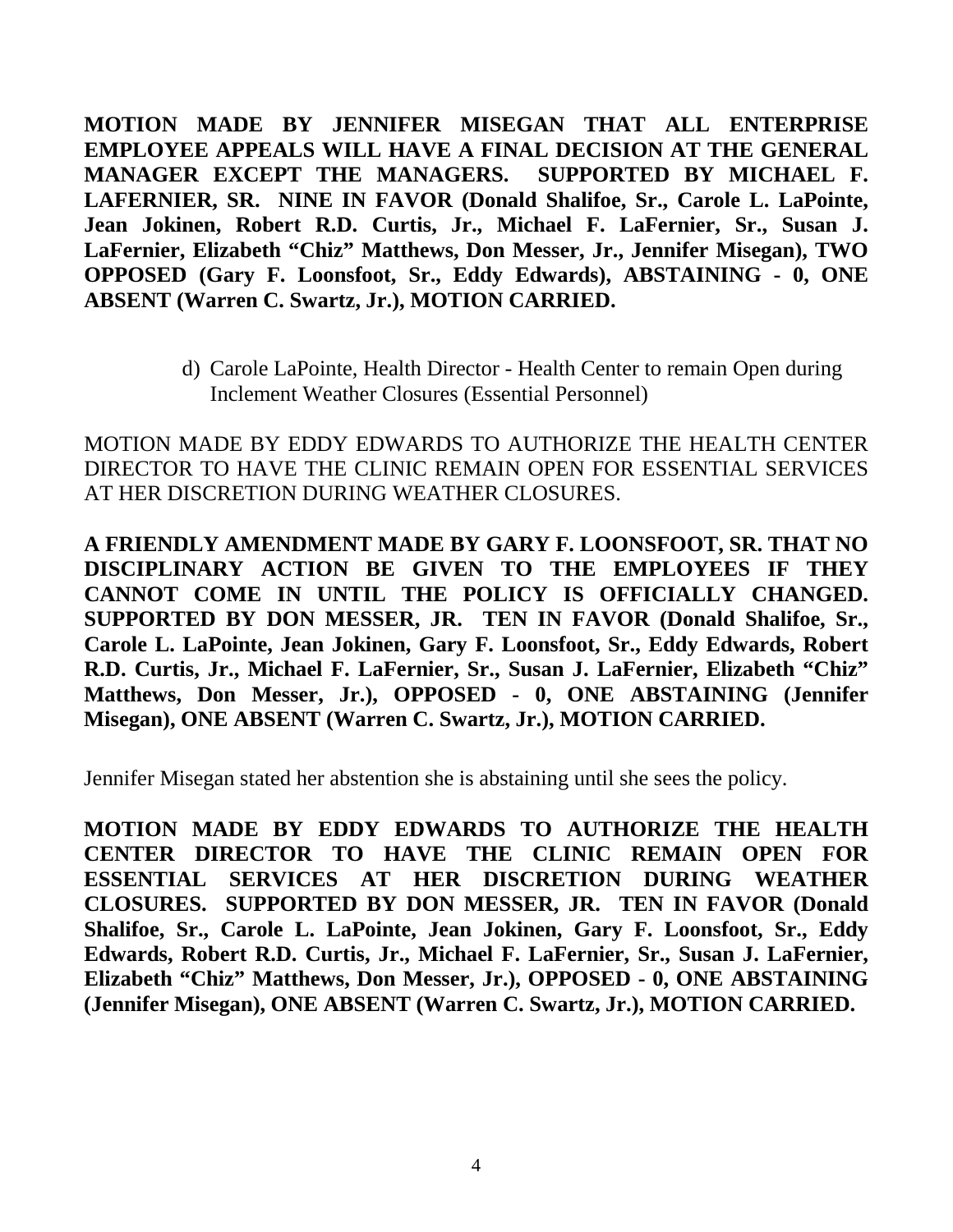3. Jennifer Misegan – Website Meeting Recordings

**MOTION MADE BY JENNIFER MISEGAN TO DIRECT THE I.T. DEPARTMENT TO BRING A PROPOSAL BY NEXT WEEK FOR LIVE STREAMING OF THE COUNCIL MEETINGS. SUPPORTED BY EDDY EDWARDS. ELEVEN IN FAVOR (Donald Shalifoe, Sr., Carole L. LaPointe, Jean Jokinen, Gary F. Loonsfoot, Sr., Eddy Edwards, Robert R.D. Curtis, Jr., Michael F. LaFernier, Sr., Susan J. LaFernier, Elizabeth "Chiz" Matthews, Don Messer, Jr., Jennifer Misegan), OPPOSED - 0, ABSTAINING - 0, ONE ABSENT (Warren C. Swartz, Jr.), MOTION CARRIED.**

Don Messer stated that IT should be responsible for the camera and not the Surveillance Department. (add in the proposal).

## H. New Business:

- 1. Introduction of Proposed New Law Title IV Juvenile Code
	- a) "The Court shall not place any Juvenile into the Care, Custody, or Control of the State of Michigan"

**MOTION MADE BY EDDY EDWARDS TO INTRODUCE PROPOSED AMENDMENT TO TITLE IV OF THE TRIBAL CODE JUVENILE DIVISION CHAPTER 4.10 SECTION 4.1004 THAT THE COURT SHALL NOT PLACE ANY JUVENILE INTO THE CARE, CUSTODY, OR CONTROL OF THE STATE OF MICHIGAN. SUPPORTED BY JEAN JOKINEN. ELEVEN IN FAVOR (Donald Shalifoe, Sr., Carole L. LaPointe, Jean Jokinen, Gary F. Loonsfoot, Sr., Eddy Edwards, Robert R.D. Curtis, Jr., Michael F. LaFernier, Sr., Susan J. LaFernier, Elizabeth "Chiz" Matthews, Don Messer, Jr., Jennifer Misegan), OPPOSED - 0, ABSTAINING - 0, ONE ABSENT (Warren C. Swartz, Jr.), MOTION CARRIED.**

MOTION MADE BY GARY F. LOONSFOOT, SR. TO TABLE UNTIL A MEETING IS HELD WITH TRIBAL COURT. (Motion died for lack of support)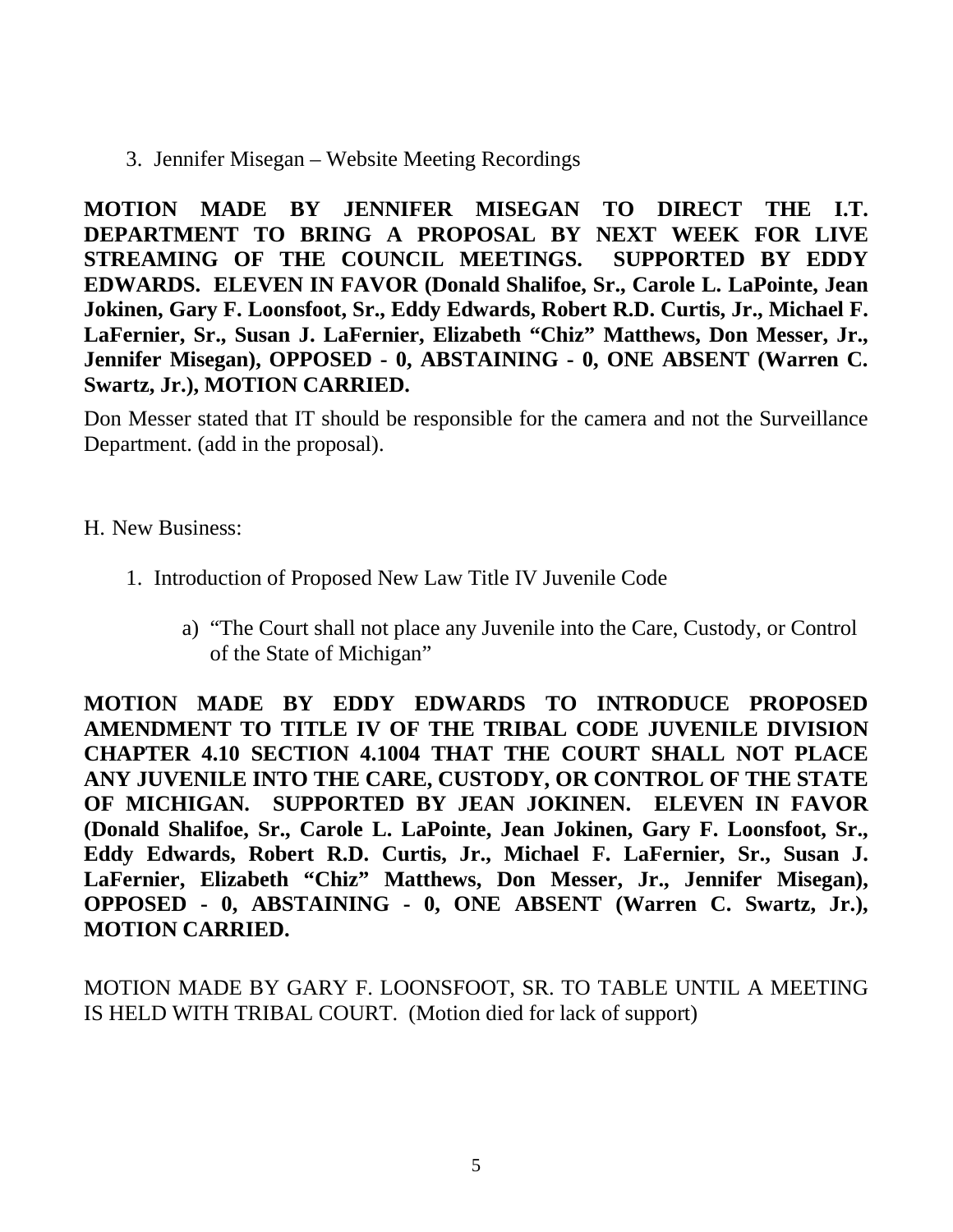**MOTION MADE BY JENNIFER MISEGAN TO HOLD THE 2ND READING FOR THE PROPOSED AMENDMENT TO THE TRIBAL CODE ON JANUARY 30, 2014 AND THE INFORMAL REVIEW WITH THE TRIBAL DEPARTMENTS INVOLVED ON JANUARY 23, 2014. SUPPORTED BY JEAN JOKINEN. ELEVEN IN FAVOR (Donald Shalifoe, Sr., Carole L. LaPointe, Jean Jokinen, Gary F. Loonsfoot, Sr., Eddy Edwards, Robert R.D. Curtis, Jr., Michael F. LaFernier, Sr., Susan J. LaFernier, Elizabeth "Chiz" Matthews, Don Messer, Jr., Jennifer Misegan), OPPOSED - 0, ABSTAINING - 0, ONE ABSENT (Warren C. Swartz, Jr.), MOTION CARRIED.**

2. Elizabeth Matthews – Move February 1, 2014 Saturday Meeting Date to February 8, 2014 due to the Mid-Winter Powwow

**MOTION MADE BY ELIZABETH "CHIZ" MATTHEWS TO CHANGE THE FEBRUARY 1, 2014 SATURDAY MEETING TO FEBRUARY 8, 2014 DUE TO THE MID-WINTER POWWOW. SUPPORTED BY MICHAEL F. LAFERNIER, SR. ELEVEN IN FAVOR (Donald Shalifoe, Sr., Carole L. LaPointe, Jean Jokinen, Gary F. Loonsfoot, Sr., Eddy Edwards, Robert R.D. Curtis, Jr., Michael F. LaFernier, Sr., Susan J. LaFernier, Elizabeth "Chiz" Matthews, Don Messer, Jr., Jennifer Misegan), OPPOSED - 0, ABSTAINING - 0, ONE ABSENT (Warren C. Swartz, Jr.), MOTION CARRIED.**

- I. Closed Session: [Open to KBIC Members]
	- 1. Francis "Hosh" LaPointe Budget Review Casino Goals and Government **Departments**

**MOTION MADE BY EDDY EDWARDS TO GO INTO CLOSED SESSION AT 11:11 A.M. FOR BUDGET REVIEWS AND INCLUDE KBIC TRIBAL MEMBERS. SUPPORTED BY CAROLE L. LAPOINTE. ELEVEN IN FAVOR (Donald Shalifoe, Sr., Carole L. LaPointe, Jean Jokinen, Gary F. Loonsfoot, Sr., Eddy Edwards, Robert R.D. Curtis, Jr., Michael F. LaFernier, Sr., Susan J. LaFernier, Elizabeth "Chiz" Matthews, Don Messer, Jr., Jennifer Misegan), OPPOSED - 0, ABSTAINING - 0, ONE ABSENT (Warren C. Swartz, Jr.), MOTION CARRIED.**

**Break: 11:12 – 11:25 a.m.** 

**Mike LaFernier, Sr. left at 11:13 a.m.**